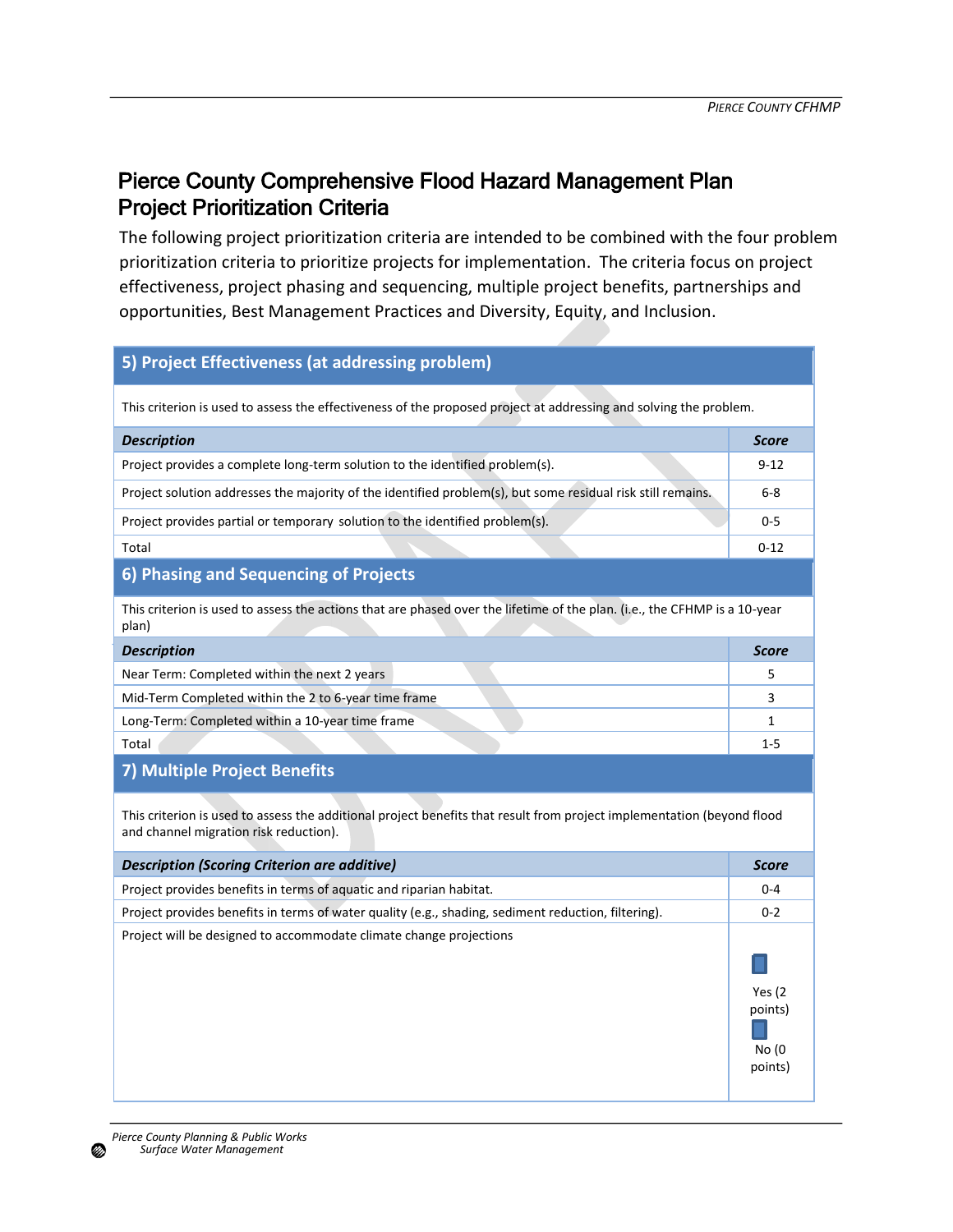#### *PIERCE COUNTY CFHMP*

| Project provides benefits in terms of public access (e.g., trail, passive uses, aesthetics). Note:<br>inappropriate public access that degrades habitat or water quality should be downgraded.                                                                | $0 - 2$ |
|---------------------------------------------------------------------------------------------------------------------------------------------------------------------------------------------------------------------------------------------------------------|---------|
| Project provides benefits to agriculture operations                                                                                                                                                                                                           | $0 - 2$ |
| Diversity, Equity, Inclusion<br>Did you use a study or a screening tool to determine the low-income population in the project<br>area? (e.g., EPA EJSCREEN: https://ejscreen.epa.gov/mapper/ or OSPI Home - Washington State<br>Report Card (ospi.k12.wa.us). |         |
|                                                                                                                                                                                                                                                               |         |

| The following link is an additional resource on how to use the EJScreen Tool.                                                                                                                       | $0 - 5$           |  |
|-----------------------------------------------------------------------------------------------------------------------------------------------------------------------------------------------------|-------------------|--|
| https://wsdot.wa.gov/sites/default/files/2021-10/Env-EJ-EJScreenHowTo.pdf                                                                                                                           |                   |  |
| If so, please provide which study or screening tool was used:                                                                                                                                       |                   |  |
| Project provides benefits in terms of Diversity, Equity and Inclusion<br>*One point per demographic indicator, maximum of 5 points                                                                  |                   |  |
| Example demographic indicators are listed on the follow website:<br>https://www.epa.gov/ejscreen/overview-demographic-indicators-ejscreen                                                           | Yes (3<br>points) |  |
| If so, which specific benefits did you identify?                                                                                                                                                    | No (0<br>points)  |  |
| Is the project in a flood hazard area that has been identified as an overburden community,<br>$\bullet$<br>where businesses or individuals have a diminished ability to recover from a flood event? |                   |  |
| If so, please provide what measures you are taking to improve the community's resilience?                                                                                                           |                   |  |
| Total                                                                                                                                                                                               | $0 - 25$          |  |
| 8) Partnerships and Opportunity                                                                                                                                                                     |                   |  |
| This criterion is used to assess the partnerships, funding and leveraging issues, land ownership and project readiness<br>affecting project implementation.                                         |                   |  |
| <b>Description (Scoring Criterion are additive)</b>                                                                                                                                                 | <b>Score</b>      |  |
| Partnerships and Funding - project has partner(s) (e.g., city, tribe, Corps of Engineers) contributing<br>funding and political leverage.                                                           | $0 - 4$           |  |
| Land Ownership - relative extent of land in public ownership or with willing landowner within project<br>area.                                                                                      | $0 - 3$           |  |
| Project Readiness - Extent to which project design and permitting are completed (e.g., Scoping,<br>Preliminary Engineering, and Final Engineering).                                                 | $0 - 3$           |  |